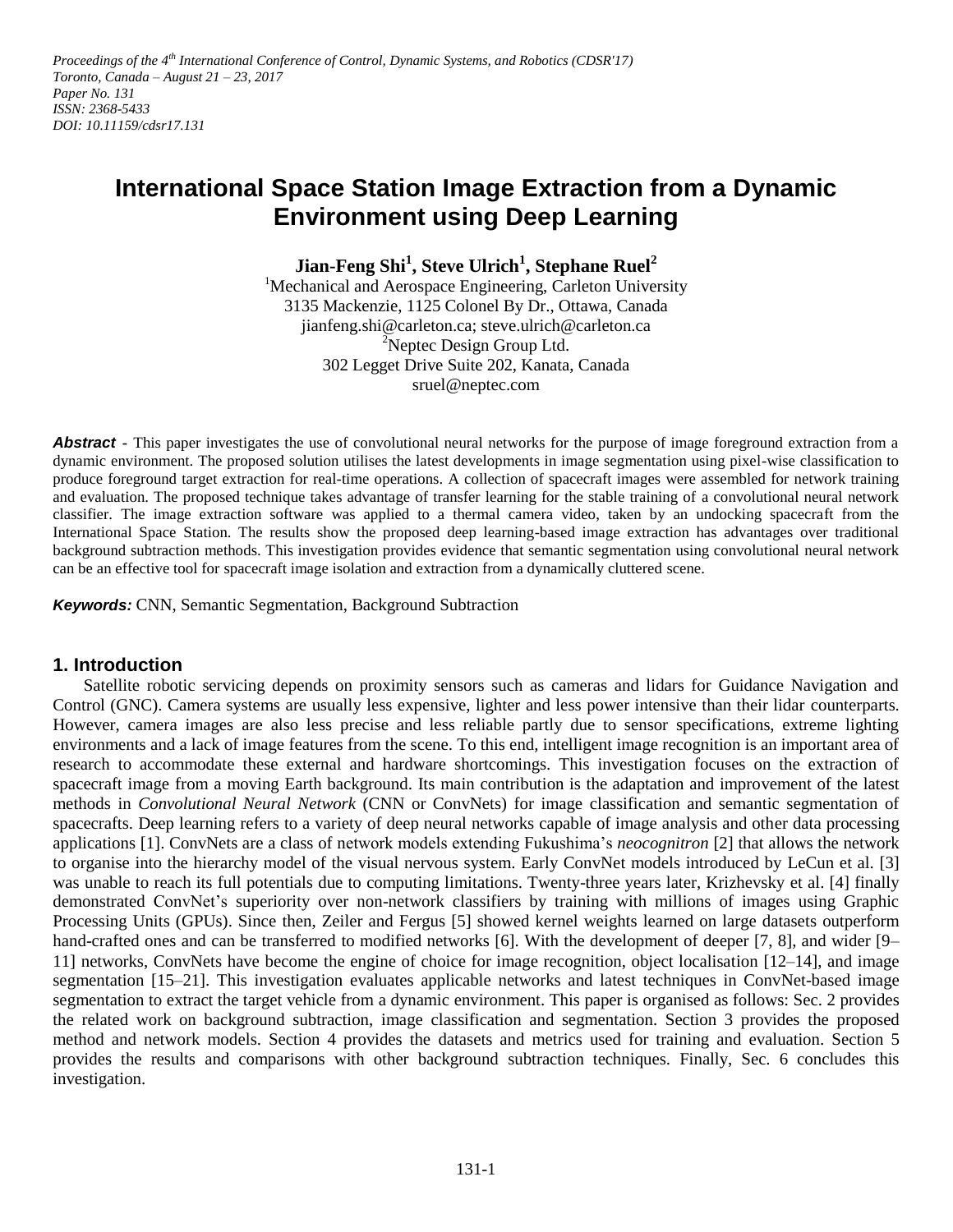## **2. Related Work**

Image-based GNC algorithms rely on analysing targets and landmarks. Extracting these regions from a cluttered background will save time and improve estimation quality by minimising falsehoods. A common method of obtaining regions of interest is by removing the background. This section discusses methods for background subtraction and the alternative approach of using semantically segmented image generated by ConvNets.

#### **2.1. Background Subtraction**

There have been several studies summarising background subtraction techniques [22, 23]. A simple and effective approach is to use a first order recursive filter by Heikkil a and Silv'en [24] (ADP) in the form of  $B_{k+1} = (1 - \alpha)B_k + \alpha I_k$ . where  $\alpha$  is an adaptation coefficient,  $B_k$  is the adaptive background image and  $I_k$  is the incoming frame. The difference frame can be further processed by applying Otsu's threshold [25]. This adaptive scheme allows distinction of active foreground pixels from inactive background ones. While such approach is simple and effective in distinguishing a static background, it falls short in a dynamic one. The OpenCV 3:2:0 library provides several other background subtraction functions, these are the MOG method based on an adaptive Gaussian Mixture Model (GMM) [26] and two enhancements to the GMM method by Zivkovic et al. denoted by MOG2 [27] and KNN [28]. Finally, GMG denotes a method by Godbehere [29] combining statistical background image estimation, per-pixel Bayesian segmentation, and an approximate solution to the multi-target tracking problem.

#### **2.2. CNN Image Classifiers**

A major milestone for ConvNets was reached when Krizhevsky's *AlexNet* [4] significantly advanced classification accuracy on the Imagenet Large Scale Visual Recognition Challenge (ILSVRC)-2012 dataset [30]. Simonyan and Zisserman [7] increased network depth with the VGG model and demonstrated a  $3 \times 3$  receptive field is equivalent to a larger  $7 \times 7$  kernels when convolutional layers are increased. The smaller kernel reduces the number of parameters in the network allowing more convolutional layers, and the *VGG* results show large improvements over AlexNet on ILSVRC-2012. *Ronneberger* et al. [17] presents a mirrored decoding network forming a U-shape network (*UNet*) to segment cell images. Variations to this approach are adapted by this study to segment International Space Station (ISS) images. Redmond et al. [31] used *Darknet* [31] in the *You Only Look Once* (YOLO) system for object localisation. Darknet is similar to VGG but it oscillates between convolutional kernels of one and three dimensions. AlexNet [4], UNet [17], VGG [7], and Darknet [31] are manageable networks that is the primary focus of this study. ConvNets have also widened for higher performance such as the inception modules in *GoogLeNet* [9]. State-of-the-art classifier network such as ResNet [8] increased network depth to 152-residual layers in comparison to the maximum 8-layers AlexNet, 19-layers VGG network and 22-layers GoogLeNet. Future work may merge more sophisticated networks such as *Inception-ResNet* [10] and *Wide Residual Networks* (WRN) [11] for improved performance.

## **2.3. Image Segmentation**

Image segmentation is a core problem in computer vision, early image segmentation work investigated edge contours [32], colour [33] and texture based classification [34]. Recent investigations include optical flow [35], and salient object detection [36]. *Semantic segmentation requires* the assignment of labels to each individual pixels, these labels can be used to extract foreground objects as an alternative to background subtraction; consequently, ConvNets are well suited for this task [15–21]. The approach used in this study stems from a family of works under the *Fully Convolutional Network* (FCN) scheme first proposed by Long et al. [16, 37] and later improved upon by Ronneberger *et al*. [17] (*UNet*), Noh *et al*. [18] *(DeconvNet*), and Badrinarayanan et al. [19] (*Segnet*). The FCN approach uses a decoding network to generate an annotation map that assigns class labels to every image pixel.

## **3. Model and Methods**

This study is carried out in two phases to achieve the final goal of spacecraft image extraction. In the first phase,severalnetwork models were compared on conventional image datasets and on a space image dataset. The purpose ofthis phase isto gain an understanding of the network behaviour; to tune the hyper parameters used by the network; to train an initial setof encoding weights and biases for the phase two study; and to measure network performance on object classification. Inthe second phase, three out of the five networks from phase one were selected to generate segmentation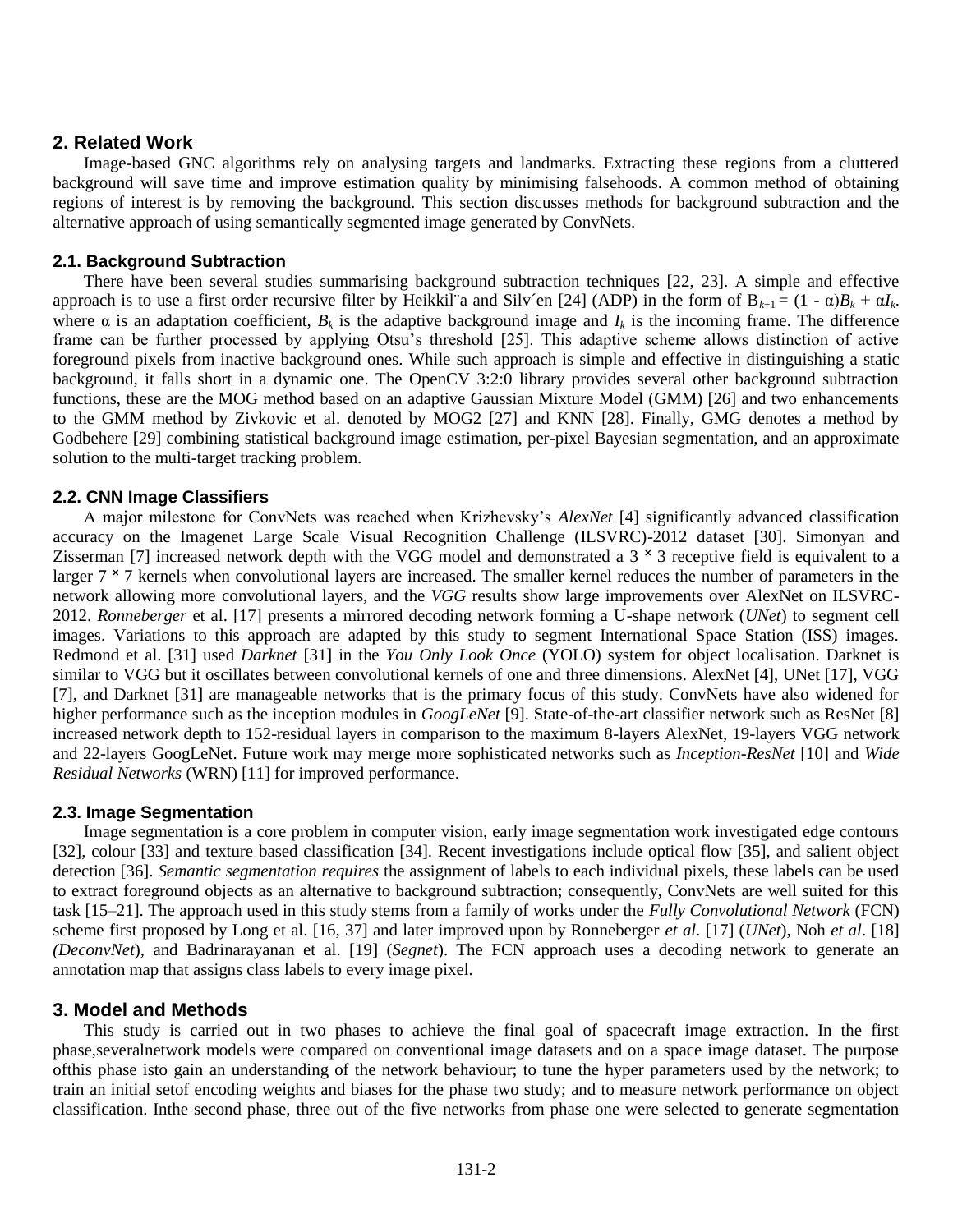images. A mirrordecoding segment is added to the encoding network while the fully connected dense layers are removed;the resulting networkbecomes a FCN. A set of ISS images with manual segmentation masks are used for training in the second phase. The encodingand decoding network generates the semantic segmentation map during inference and saves it to disk. The full training andevaluation pipeline are shown in Fig. 1. All networks were developed using *TensorFlow* 1:0:1 and *Pytho*n 3:5:2.

#### **3.1. Phase 1: Image Classification**

Five network models were evaluated for their classification performance on conventional and space image. Namely, the networks are: AlexNet-5, AlexNet-8, UNet-8, VGG-19, and Darknet-21. The number after each network denotes the number of encoder convolutional and fully connected layers. All networks use the standard maxpooling method to downsample the feature map after each convolution groups. Batch normalisation [38] is applied after each convolutional layer followed by leaky Rectified Linear Units (ReLU) [39] activation functions using a slope of 0:2. Backpropagation is performed using stochastic gradient decent (SGD) with a initial learning rate of 0:1 (VGG and Darknet initial learning rate is 0:05) and learning rate decay of 0:1 after every 20\_103 iterations. Dropout rate is set to 0:9, training and validation batch size is 128, and convolution stride is 1 unless otherwise



(a) Training

(b) Evaluation

Fig. 1: Training and evaluation pipeline. For details of the encoding network see Table 1. In the phase 1 study, the network is trained for single image classification. In the phase 2 study training process, the pretrained encoding network weights and biases including the batch normalisation parameters are transferred from phase 1. The encoder weights and biases are then frozen while phase 2 focuses training of the decoder filter weights, biases, and batch normalisation parameters. A batch of 128 images forms the input tensor and is fed through the FCN with labeled mask set as targets. Class for each pixel is generated and the final loss is the sum of all pixel classification losses. Feature map tensors from the first convolutional layer are skipped across from the encoder tobe concatenated with the decoder input to maintain structure. On inference evaluation, the FCN runs forward to generate the semantic segmentation map.

specified. The detail architecture of each network is provided in Table 1.

The original AlexNet [4] used ReLU [40] as activation functions instead of the traditional sigmoid function. It also used the drop-out [41] technique to minimise overfitting. In this implementation, Krizhevsky [4] splits the convolutional channels so they may run independently on two GPUs and he added Local Response Normalisation (LRN) to each convolutional layer for brightness normalisation. *AlexNet*-5 is a simplified version of the vanilla AlexNet, it contains only two convolutional layers and three fully connected dense layers with max pooling and LRN implemented after each convolutional layer. This lightweight structured network has low memory needs which makes it ideal in the testing and analysis of small datasets like CIFAR-10 [42]. *AlexNet*-8 is a modified AlexNet with batch normalisation and leaky ReLU activation incorporated into all convolutional layers. GPU specific convolutional layers and LRN were omitted in this network as they provide no added value to the design [7]. The five convolutional layers steps down the input image from  $120 \times 120$  to  $30 \times 30$  to  $15 \times 15$  to  $8 \times 8$  using max pooling at the end of each convolutional layer groups. *AlexNet*-8 is the only network that uses a 4 pixel stride in the first convolutional layer resulting in the largest reduction of feature map dimensions after it.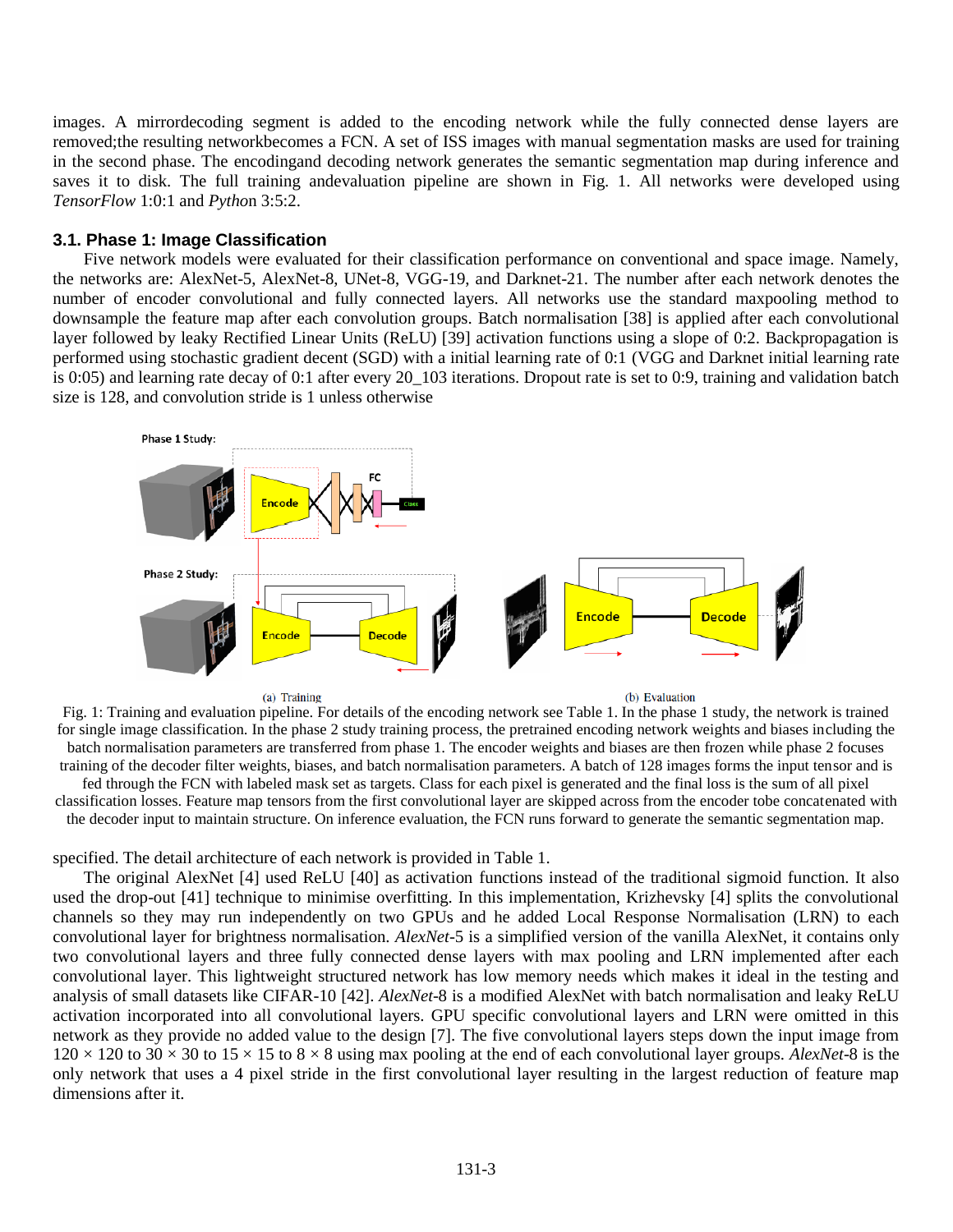Ronneberger et al. [17] presents a five group encoder-decoder FCN each with two convolutional layers and maxpooling at the end of each group for the first four groups. A modified three group UNet was developed for this study with only one convolutional layer in the first and last group to reduced memory, this resulted in 5 layers of convolutional layers with 3 fully connected layers, hence the designation of UNet-8. The UNet structure also takes advantage of skip layers to maintain feature map structure when generating the semantic segmentation map, more details on the full encoderdecoder FCN shall be discussed in Sec. 5.2. *VGG*-19 [7] is one of the most popular networks used by the vision community in the past two years. Its size falls between AlexNet and GoogLeNet which allows it to enjoy sufficient accuracy and ease of use. The original *VGG*-19 is made from two groups of two convolutional layers with 64 and 128 channels, and three groups of four convolutional layers with 256, 512 and 512 channels. A modified version of *VGG*-19 was used in this study, the ConvNet channels were reduced to  $16 - 32 - 64 - 128 - 256$  for each ConvNet group respectively to reduced memory.

The initial version of *Darknet* [31] consists of seven groups with 24 convolutional layers, it contains one convolutional layer in the first two groups and max pooling in the first four groups. The YOLO-9000 Darknet [14] is simplified to six groups with first five groups ending in max pooling. The YOLO system also contains one fully connected layer and one detection tensor. This detection tensor contains bounding box information and is used to localise objects in the image. The modified Darknet used in this study omits the detection layer and use the same fully connected dense layer structure as the previously defined networks. The Darknet was inspired by GoogLeNet [9], however, it replaces the inception modules with three to five alternating 1×1 and 3×3 kernels based on the *network-in-network* concept [43]. All the evaluated networks are connected to three fully connected dense layer at the end of the convolutional groups for classification. *AlexNet*-5, *UNet-*8, and *VGG*-19 using roughly 400 and 200 nodes for the first two layers while *AlexNet*-8 and *Darknet*-21 using roughly 200 and 100 nodes.

Due to the small datasets used in the training, the fully connected (FC) nodes was reduced by factor of  $10 - 20$  from the original networks. The number of nodes in the final *SoftMax* layer equals the total number of classes in the dataset.

Table 1: Network architectures. The first three numbers represents height, width, and channel of each feature layer, -sign indicate Batch Normalisation (BN) and Leaky ReLU (LR) combination layers. +sign indicate BN, LR and Drop Out (DO) combination layers. Value after "c" indicates square kernel size, value after "s" indicates the stride, value after "w" indicates the window size, FC indicates Fully Connected, LRN indicates Local Response Normalisation.

| AlexNet-5                                   | AlexNet-8                                                                                    | $UNet-8$                                                                                                                 | <i>VGG-</i> 19                                                                                                                       | Darknet-21                                                                                                                                                   |  |  |  |  |
|---------------------------------------------|----------------------------------------------------------------------------------------------|--------------------------------------------------------------------------------------------------------------------------|--------------------------------------------------------------------------------------------------------------------------------------|--------------------------------------------------------------------------------------------------------------------------------------------------------------|--|--|--|--|
| input( $120 \times 120 \times 3$ RGB image) |                                                                                              |                                                                                                                          |                                                                                                                                      |                                                                                                                                                              |  |  |  |  |
| $120 \times 120 \times 64 - c5$             | $30 \times 30 \times 48$ -c11-s4-                                                            | $120\times120\times16$ -c3-<br>$120 \times 120 \times 16$ -c11-<br>$120\times120\times16$ -c3-                           |                                                                                                                                      | $120 \times 120 \times 16$ -c7-                                                                                                                              |  |  |  |  |
| $maxpool-w3s2/LRN$                          | maxpool-w2s2                                                                                 |                                                                                                                          |                                                                                                                                      |                                                                                                                                                              |  |  |  |  |
| $60 \times 60 \times 64 - c5$               | $15 \times 15 \times 128 - c5$                                                               | $60\times 60\times 32$ -c5-<br>$60\times 60\times 32$ -c3-<br>$60\times 60\times 32 - c5$<br>$60\times 60\times 32$ -c3- |                                                                                                                                      | $60\times 60\times 32$ -c3-                                                                                                                                  |  |  |  |  |
| $LRN$ /maxpool-w3s2                         | maxpool-w2s2                                                                                 |                                                                                                                          |                                                                                                                                      |                                                                                                                                                              |  |  |  |  |
|                                             | $8 \times 8 \times 192 - c3$<br>$8 \times 8 \times 192 - c3$<br>$8 \times 8 \times 128 - c3$ | $30\times30\times64$ -c3-<br>$30 \times 30 \times 64 - c3$                                                               | $30\times30\times64$ -c3-<br>$30\times30\times64$ -c3-<br>$30\times30\times64$ -c3-<br>$30 \times 30 \times 64 - c3$                 | $30\times30\times64$ -c3-<br>$30 \times 30 \times 32$ -c1-<br>$30 \times 30 \times 64 - c3$                                                                  |  |  |  |  |
|                                             | $maxpool-w2s2$                                                                               |                                                                                                                          |                                                                                                                                      |                                                                                                                                                              |  |  |  |  |
|                                             |                                                                                              |                                                                                                                          | $15 \times 15 \times 128$ -c3-<br>$15 \times 15 \times 128$ -c3-<br>$15 \times 15 \times 128$ -c3-<br>$15 \times 15 \times 128$ -c3- | $15 \times 15 \times 128$ -c3-<br>$15 \times 15 \times 64$ -c1-<br>$15 \times 15 \times 128$ -c3-                                                            |  |  |  |  |
|                                             |                                                                                              |                                                                                                                          | maxpool-w2s2                                                                                                                         |                                                                                                                                                              |  |  |  |  |
|                                             |                                                                                              |                                                                                                                          | $8\times8\times256$ -c3-<br>$8\times8\times256$ -c3-<br>$8\times8\times256$ -c3-<br>$8\times8\times256$ -c3-                         | $8\times8\times256$ -c3-<br>$8 \times 8 \times 128 - c1$<br>$8\times8\times256$ -c3-<br>$8 \times 8 \times 128 - c1$<br>$8\times8\times256$ -c3-             |  |  |  |  |
|                                             |                                                                                              |                                                                                                                          | maxpool-w2s2                                                                                                                         |                                                                                                                                                              |  |  |  |  |
|                                             |                                                                                              |                                                                                                                          |                                                                                                                                      | $4 \times 4 \times 512 - c3$<br>$4 \times 4 \times 256 - c1$<br>$4 \times 4 \times 512 - c3$<br>$4 \times 4 \times 256 - c1$<br>$4 \times 4 \times 512 - c3$ |  |  |  |  |
| $FC-384+$                                   | $FC-205+$                                                                                    | $FC-384+$                                                                                                                | $FC-410+$                                                                                                                            | $FC-205+$                                                                                                                                                    |  |  |  |  |
| $FC-192+$                                   | $FC-102+$                                                                                    | $FC-192+$                                                                                                                | $FC-204+$                                                                                                                            | $FC-102+$                                                                                                                                                    |  |  |  |  |

FC-(Number of Classes)/SoftMax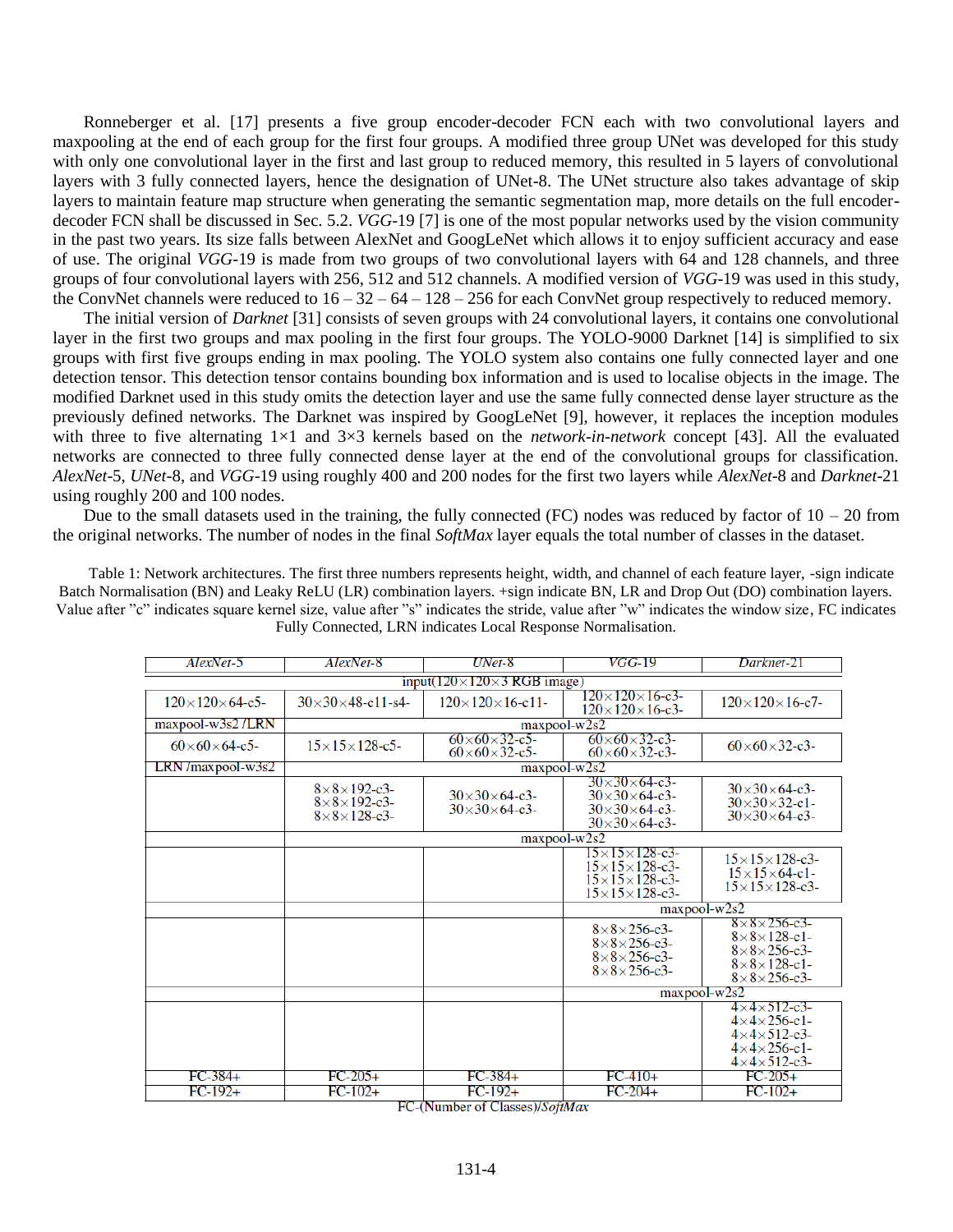## **3.2. Phase 2: Image Segmentation**

Long *et al.* [16] demonstrated semantic segmentation map can be generated using trained FCN which only consists of convolutional layers of various shapes and channel depth. In addition to the encoder downsampling of the traditional classifier networks, these FCN also includes upsampling decoder layers. Both DeconvNet and Segnet use mirror image VGG as the decoder network. The same mirroring approach was followed by this investigation. Reverse max pooling can be achieved by restoring the forward max pooling coordinates in the upsampling layer. A more efficient approach is to let the strided convolution learn its own spatial upsample [44]. The proposed method also adapts the *skip feature* concept from UNet to allow structured generation [45]. Skip features are feature maps that "skipped" across from the encoder side to concatenate with decoding map of roughly the same size. In the case where the input feature map does not match exactly with the decoder side input, the encoder side map is randomly cropped. This cropping, however, does not typically exceed ten pixels and is only one to two pixels in the deep channel layers. To train the FCN for semantic segmentation, pixel-wise class errors from the ground truth labels are summed as one loss value to be minimised during backpropagation.

#### **4. Experimental Data**

Two datasets were used to train and validate the selected networks, these are the CalTech-101 [46] and the Space-5 dataset. The CalTech dataset consists of 102 category objects provided by 9;144 images of various sizes with a typical resolution of 300×200. For this study, 10 percent of the database was randomly selected for evaluation and the rest for training. The CalTech dataset is compact and easy to handle for classification validation, although it only provides one target object per image and is not effective for segmentation evaluation. Future studies may include dataset such Pascal VOC [47] or Cityscapes [48] to gain a generic quantitative measurement of the proposed networks; however, to apply a network to spacecraft segmentation even an ImageNet [30] trained network is insufficient and requires space vehicle specific images for transfer learning.

#### **4.1. Spacecraft Image Dataset**

While there are numerous datasets available for variety of studies, there is a lack of image dataset for space system development. For the purpose of this study, a new spacecraft image dataset called *Space*-5 was developed using a mixture of 4,237 synthetic and real images with five object categories: Earth (230 images), ISS (2,590 images), Spacecraft (193 images), Envisat (301 images), and the RadarSat Model (RSM) (421 images). Sample images of each class category are provided in Fig. 2. Segmentation annotation is created for ISS and the Earth using manual image segmentation techniques. To evaluate target vehicle image extraction, a Neptec TRIDAR infrared (IR) video of the Space Shuttle STS-135 mission undocking sequence was used. In this sequence, the Space Shuttle performs a flyby of the ISS while imaging it with the rotating Earth in the background. For segmentation training and validation, the Space-5 dataset is further reduced to a subset of ISS and Earth (Space-2) images. Additional evaluation images were added to Space-2, including 10 Earth only images and 141 ISS only images from the STS-135 mission docking sequence.



(a) Earth









 $(b)$  ISS (c) Spacecraft Fig. 2: Sample images from the Space-5 database.

(d) Envisat

 $(e)$  RSM

#### **4.2. Segmentation Metric**

The standard *Jaccard index*, also known as *Intersect over Union* (IoU), was used to measure segmentation performance. The IoU for class *i* is defined as  $J_i = |x_i \cap y_i|/|x_i \cup y_i|$ , where *x* is the ground truth pixel labels and *y* is the predicted pixel labels. In terms of Receiver Operating Characteristics (ROC) [49], single class IoU is equivalent to  $J_i$  =  $TP$ <sup>*/*</sup>( $EP$ <sub>*i*</sub> +*FN*<sub>*i*</sub>)</sub> where *TP* is the true positive, and *EP* is the estimated positive which is the sum of *TP* and the false positive *(FP)*. The false negative *(FN)* can be computed as the actual positive *(AP)* minus *TP*. The ROC accuracy, recall and precision metrics are defined respectively as  $Acry_i = (TP_i + TNi)/n_p$ ,  $Rcal_i = TP/AP_i$ ,  $Prec_i = TP/EP_i$ , where  $n_p$  is the total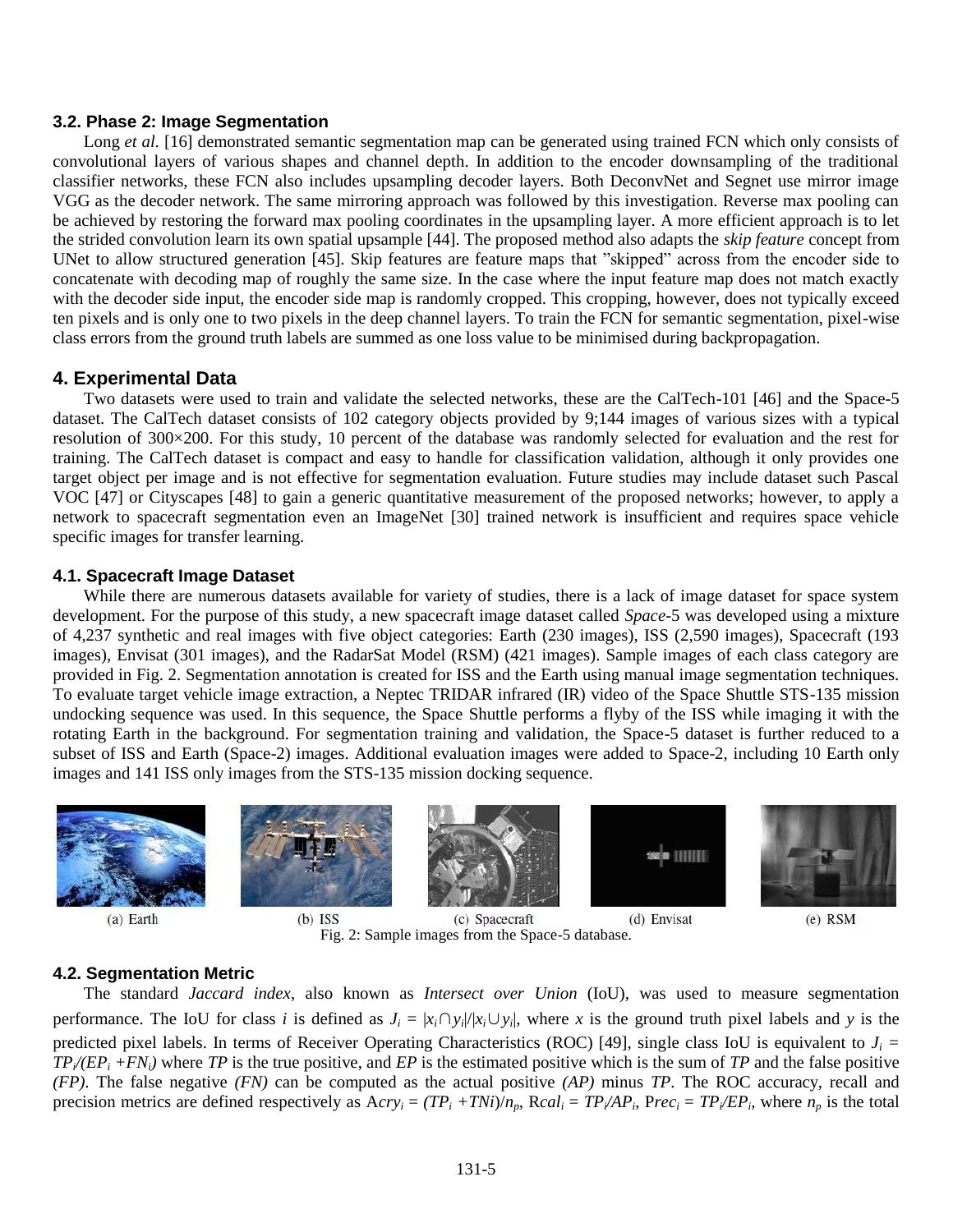number of pixels in the image. The pixel accuracy defined by Long *et al.* [16] is equivalent to the ROC precision. In addition to the aforementioned metrics, the total and mean pixel accuracy, total and *mean IoU*, and *frequency weighted IoU*  $(J_{f*w*})$  from Long et al. [16] are also computed. The total pixel accuracy is defined as Prec = Σ<sub>*i</sub>TP<sub><i>i*</sub>/Σ<sub>*iEP<sub>i</sub>*</sub>, the mean pixel</sub> accuracy is defined as Prec =  $\Sigma_i$ Prec<sub>i</sub>/n<sub>CL</sub>, where n<sub>CL</sub> is the total number of class objects. The mean IoU is  $J = \Sigma_i J / n_{CL}$  and  $J_{fw}$  is defined as  $J_{fw} = \sum_i \frac{F_i}{EP_i + AP_i - TP_i}/\sum_i EF_i$ . Finally, the mean accuracy (*Acry*) and recall (*Rcal*) are averages over the number of classes.

# **5. Results and Discussions**

This study was carried out in two phases. In the first phase, various networks were studied for their performance and behaviour using the CalTech-101 and Space-5/2 datasets. In the second phase, three networks were selected to perform semantic segmentation of the ISS image. The standard technique of random cropping, image flipping, brightness, saturation and contrast variation were applied on the training image to inflate the sample set and avoid overfitting. The input images were then normalised by pixel intensity, mean centered, and scaled to unit standard deviation.

#### **5.1. Phase 1: Image Classification**

Results of the network classification for the CalTech-101 and Space-5 dataset are provided in Table 2. The Space-2 dataset validation resulted in 100 percent accuracy for all five networks. The CalTech-101 and Space-5/2 dataset training were all conducted with 60*e*3 batch iterations. Accuracy is lower for larger class datasets, this is partly due to the low number of images available for training. Zeiler [5] propose to train deep ConvNets on high volume datasets such as ImageNet to avoid overfitting and to better develop feature extraction filters. The effects of dropout on the convolutional layers was studied, results show applying dropouts only to fully connected layers resulted in roughly 4 percent increase in accuracy. In general, Darknet outperforms the other networks for all datasets.

## **5.2. Phase 2: Image Segmentation**

While Darknet exhibited highest performance in the image classification task, it was more complex and memory intensive to construct a mirroring decoding network. By contrast, AlexNet-5 was too shallow; therefore, *AlexNet*-8*, UNet*-8

| <b>Jatabase</b> | AlexNet-5 | AlexNet-8 | $\eta$ Net-8 | VGG-19 | Darknet-21 |
|-----------------|-----------|-----------|--------------|--------|------------|
| $CalTech-101+$  | 0.6       | 98.Y      | 48.8         | 59.3   | 30.1       |
| CalTech-101     | 57.9      | 60.0      | 54.9         |        | 60.4       |
| $Space-5+$      | 96.3      | 96.1      | 94.9         | 94.9   | 95.,       |
| $Space-5$       | 97.3      | 97.1      | 97.3         | 96.5   | 97.7       |

Table 2: Classification Results.+sign indicate dropout added to convolutional layers.



Fig. 3: Semantic segmentation of the ISS. Top: IR camera image, bottom: photo camera image. Left to right: original, ground truth (https://github.com/ai-automata/170627\_CNN\_Segmentation), *AlexNet-*8, *UNet*-8 and *VGG*-19.

and *VGG*-19 were selected for the phase 2 validation. The encoder weights of phase 1 were trained to  $60\times10^3$ iterations (*i.e*. 2,727 epochs). All attempts to simultaneously train encoder and decoder network from zero initialisation resulted in instability. The convergence in phase 2 was much slower than Phase 1 partly due to a very small learning rate of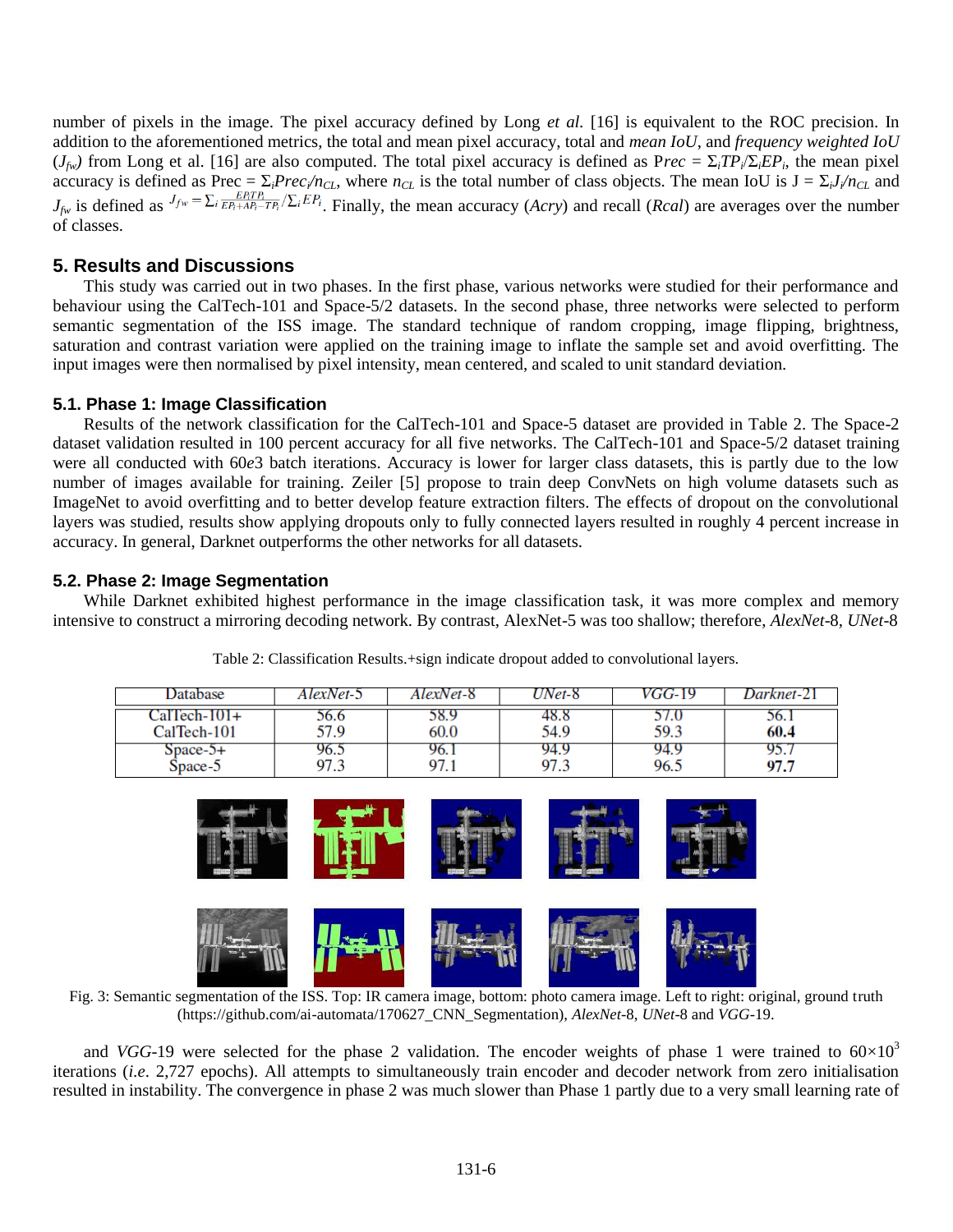$10^{-8}$  (*UNet*-8 learning rate was reduced to  $0.5 \times 10^{-8}$  at the mid-point of training to avoid instability). The learning rate magnitude must sustain a stable gradient, which in phase 2, is defined as the sum of all the pixel losses. Learning decay was omitted since the loss profile remains shallow but constant. All networks were trained for  $600\times10^3$  iterations (*i.e.* 27,273 epochs) on separate GPUs (CPU: AMD X8 FX-8350 (125W) 8-Core Sock at AM3+ 4GHz, GPU-1: GeForce GTX-1080 Ti Founders Edition 11 GB, GPU-2: GeForce GTX-1080 AMP!Extreme Edition 8 GB). Phase 1 training was on the order of four to six hours for each network while Phase 2 training took roughly five days.

The segmentation results of two ISS images are provided in Fig. 3 and the evaluation metrics are provided in Table 3. Results show while all networks located the primary target body, *UNet*-8 produces the most accurate result. Earth prediction results are much lower than ISS due to a smaller and coarse training set. To improve network accuracy one may include hand crafted annotation labels; increase image volume (*i.e.* Imagenet); refine hyper parameter tuning; and increase input resolution. Furthermore, deeper networks in combination with scale and orientation invariance can be implemented to improve accuracy.

While it is visually evident *UNet-*8 outperforms the other networks in the IR image, it is not immediately intuitive for UNet's higher performance in the photo image. Superficial observation of Fig. 3 suggest AlexNet better predicts the ISS. This discrepancy can be explained by considering all of the classes in the scene since the presented metrics are the average. As result, while the true positive of ISS in the UNet image is low, the union of space pixels are also low and cause the space IoU to be higher and the average metric in UNet to outperform AlexNet and VGG. The ISS only pixel precision of 0.63, 0.52, and 0.57 respective to AlexNet, UNet, and VGG confirms UNet as the worst ISS predictor. The above discussion highlights the importance in the correct interpretation of the metric results. In actual operations, the ISS prediction is far more important than Earth and space; therefore, it is more suitable to develop a weighted accuracy and IoU metric based on operational needs. Timing wise, *AlexNet*-8 is the fastest while the relatively deeper *VGG*-19 is the most computationally expensive. GPU inference can be 12, 37 and 55 times faster than CPU for AlexNet, UNet, and VGG respectively. Qualitative results of ISS extraction is provided in Fig. 4. This figure shows the original video sequence, a manual segmentation based on edge detection and dilation, all *OpenCV* 3.2.0 background subtraction methods, the adaptive method, and using ConvNets. Contrary to ConvNets, background subtraction is mostly dependent on relative motion which can restrict their use. The best ConvNet results are frame 1, 164, and 219; the worst is frame 55. In frame 55, the pixel intensity of the ISS and Earth are very close, so a deep network with more distinctive features will perform better. Evidently, Fig. 4 shows the deeper *VGG*-19 model outperforms the other networks.

| Hdwr.      | $\overline{t}$ (ms)     | Network Model                          | Image | Acry                 | Rcal                 | Prec                 | Prec                 |                      | $Jf_W$               |
|------------|-------------------------|----------------------------------------|-------|----------------------|----------------------|----------------------|----------------------|----------------------|----------------------|
| <b>CPU</b> | 11.80<br>37.15<br>61.93 | AlexNet-8<br>UNet-8<br>$VGG-19$        | IR    | 0.68<br>0.78<br>0.59 | 0.67<br>0.75<br>0.58 | 0.82<br>0.61         | 0.82<br>0.64         | 0.SU<br>0.63<br>0.40 | 0.50<br>0.63<br>0.40 |
| $GPU-1$    | 0.58<br>0.77<br>1.13    | AlexNet-8<br>$UNet-8$<br><i>VGG-19</i> | Photo | 0.68<br>0.72<br>0.63 | 0.58<br>0.64<br>0.48 | 0.53<br>0.59<br>0.44 | 0.50<br>0.71<br>0.41 | 0.33<br>0.38<br>0.25 | 0.49<br>0.56<br>0.38 |

Table 3: Forward inference timing and semantic segmentation metric comparisons. Timing is an average of all evaluation images, semantic segmentation metric is based on the IR and the photo ISS image only.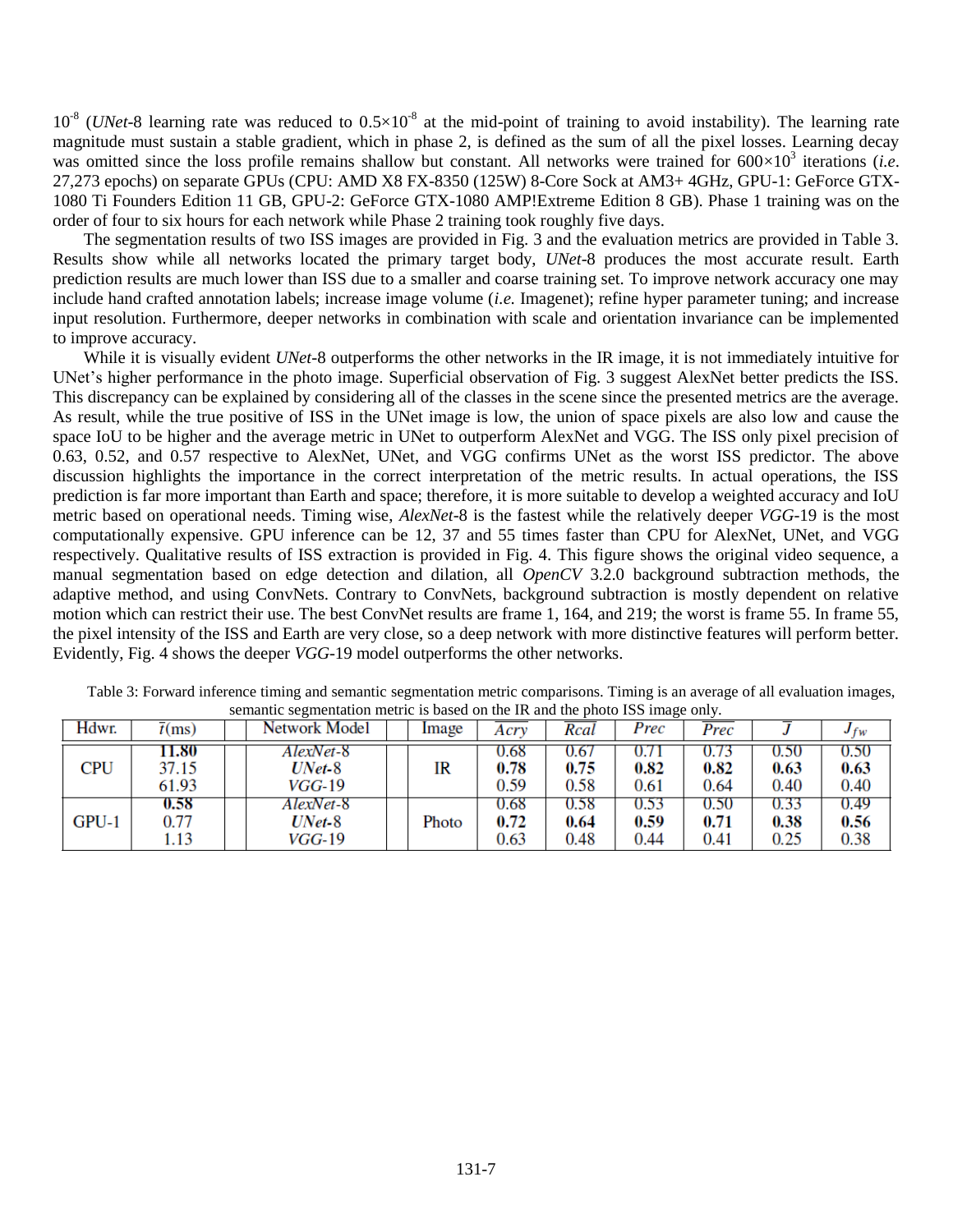

Fig. 4: Background subtraction results, images are taken from STS-135 mission undocking segment with dynamic Earth background environment. Frames selected for presentation: start (frame 1), quarter way (frame 55), half way (frame 110), three-quarter way (frame 164), and end of video sequence (frame 219). Method as follows: level 1-original , level 2-manual , level 3-MOG [26] , level 4- MOG2 [27] , level 5-KNN [28] , level 6-GMG [29] , level 7-ADP [24] , level 8-AlexNet-8 , level 9-UNet-8 , level 10-VGG-19 MOG, MOG2, KNN, and ADP methods require initialisation on the first frame, GMG method requires 120 frames to initialise. [\(https://youtu.be/iBZKGy-6yJE\)](https://youtu.be/iBZKGy-6yJE).

# **6. Conclusion**

In conclusion, five CNN networks have been evaluated for ISS image extraction from a dynamic background. The encoder-decoder mirror image network with skip layers is effective in providing general shape of the target vehicle. Future work includes a more comprehensive study of established datasets such as Pascal VOC [47] and ImageNet [30].

# **Acknowledgments**

This research was jointly funded by the NSERC CGSD3-453738-2014, CSA STDP and the OCE VIP-II Award 24053.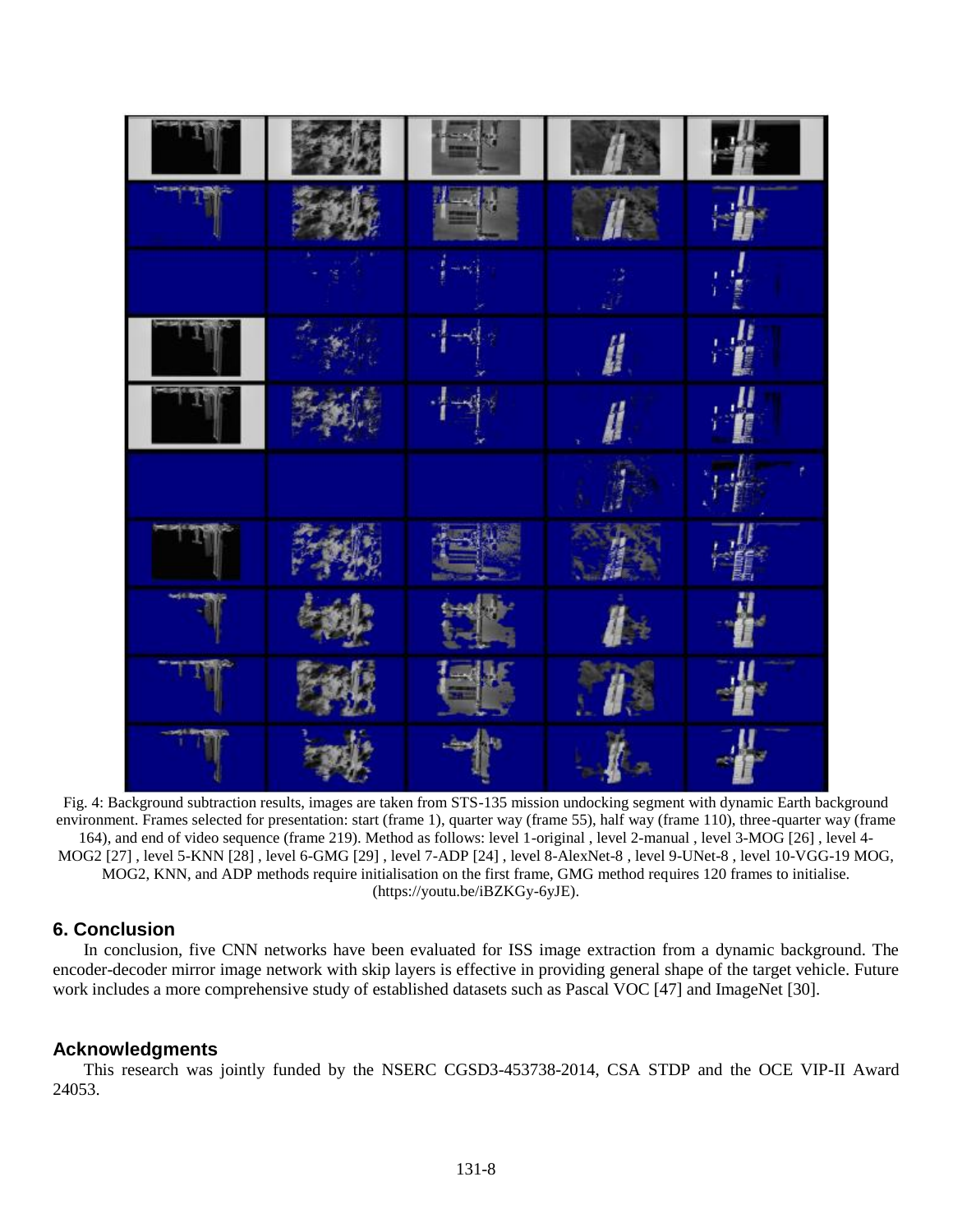# **References**

- [1] Y. LeCun, Y. Bengio, and G. Hinton, "Deep learning," *Nature*, vol. 52, pp. 436-444, 2015.
- [2] K. Fukushima, "Neocognitron: a self-organizing neural network model for a mechanism of pattern recognition unaffected by shift in position," *Neural Computation*, vol. 36, pp. 193-202, 1980.
- [3] Y. LeCun, B. Boser, J. Denker, D. Henderson, R. Howard, W. Hubbard, and L. Jackel, "Backpropagation applied to handwritten zip code recognition," *Neural Computation*, vol. 1, no. 4, pp. 541-551, 1989.
- [4] A. Krizhevsky, I. Sutskever, and G. Hinton, "Imagenet classification with deep convolutional neural networks," in *NIPS*, 2012.
- [5] M. Zeiler and R. Fergus, "Visualizing and understanding convolutional networks," in *arXiv preprint*. arXiv:1311.2901, 2013.
- [6] M. Oquab and et al., "Learning and transferring mid-level image representations using cnn," in *CVPR*, 2014.
- [7] K. Simonyan and A. Zisserman, "Very deep convolutional networks for large-scale image recognition," in *arXiv preprin*t. arXiv:1409.1556, 2014.
- [8] K. He, X. Zhang, S. Ren, and J. Sun, "Deep residual learning for image recognition," in *ICCV*, 2015.
- [9] C. Szegedy, W. Liu, Y. Jia, P. Sermanet, D. Reed, S. Anguelov, D. Erhan, V. Vanhoucke, and Rabinovich, "Going deeper with convolutions," in *CVPR*, pp. 1-9, 2015.
- [10] C. Szegedy, S. Ioffe, and V. Vanhoucke, "Inception-v4, inception-resnet and the impact of residual connections on learning," in *arXiv preprint*. arXiv:1602.07261, 2016.
- [11] S. Zagoruyko and N. Komodakis, "Wide residual networks," in BMVC, 2017.
- [12] S. Ren, K. He, and et al., "Faster r-cnn: Towards real-time object detection with region proposal networks," in NIPS, 2015.
- [13] W. Liu, E. C. S. C. Anguelov, D., and S. Reed, "Ssd: single shot multibox detector," in *CoRR*, vol. abs/1512.02325, 2015.
- [14] J. Redmon and A. Farhadi, "Yolo9000: Better, faster stronger," *arXiv:1612.08242*, 2016.
- [15] J. Dai, K. He, and J. Sun, "Instance-aware semantic segmentation via multi-task network cascades," in *CVPR*, 2016, pp. 3150-3158.
- [16] J. Long, E. Shelhamer, and T. Darrel, "Fully convolutional networks for semantic segmentation," in *CVPR*, 2015, pp. 3431-3440.
- [17] O. Ronneberger and et al., "U-net: Convolutional networks for biomedical image segmentation," in *MICCAI*, 2015, pp. 234-241.
- [18] H. Noh, S. Hong, and B. Han, "Learning deconvolution network for semantic segmentation," in *ICCV*, 2015.
- [19] V. Badrinarayanan, A. Handa, and R. Cipolla, "Segnet: A deep convolutional encoder-decoder architecture for robust semantic pixel-wise labelling," in *CoRR*, vol. abs/1505.07293, 2015.
- [20] A. Dosovitskiy and et al., "Learning to generate chairs, tables and cars with convolutional networks," *PAMI*, 2016.
- [21] J. Yang, B. Price, and et al., "Object contour detection with a fully convolutional encoder-decoder network," in *CVPR*, 2016.
- [22] A. McIvor, "Background subtraction techniques," in *Proc. of Image and Vision Computing*, vol. 4, pp. 3099-3104, 2000.
- [23] D. Tripathy and K. Guru Raghavendra Reddy, "Adaptive threshold background subtraction for detecting moving object on conveyor belt," *Intl. Journal of Indestructible Mathematics and Computing*, vol. 1, no. 1, pp. 41-46, 2017.
- [24] J. Heikkila and O. Silven, "A real-time system for monitoring of cyclists and pedestrians," *JIVC,* pp. 563-570, 1999.
- [25] N. Otsu, "A threshold selection method from gray-level histograms," *Automatica*, 1975.
- [26] P. KaewTraKulPong and R. Bowden, "An improved adaptive background mixture model for real-time tracking with shadow detection," in *Proc. of the 2nd European Workshop on Advanced Video Based Surveillance Systems*, 2001.
- [27] Z. Zivkovic, "Improved adaptive gaussian mixture model for background subtraction," in *ICPR*, 2004.
- [28] Z. Zivkovic and F. van der Heijden, "Efficient adaptive density estimation per image pixel for the task of background subtraction," *Pattern Recognition Letters*, vol. 27, no. 7, pp. 773-780, 2006.
- [29] A. Godbehere, A. Matsukawa, and K. Goldberg, "Visual tracking of human visitors under variable-lighting conditions for a responsive audio art installation," in *American Control Conference*, pp. 4305-4312, 2012.
- [30] J. Deng, W. Dong, R. Socher, L. Li, K. Li, and L. Fei-Fei, "Imagenet: A large-scale hierarchical image database," in *CVPR*, 2009.